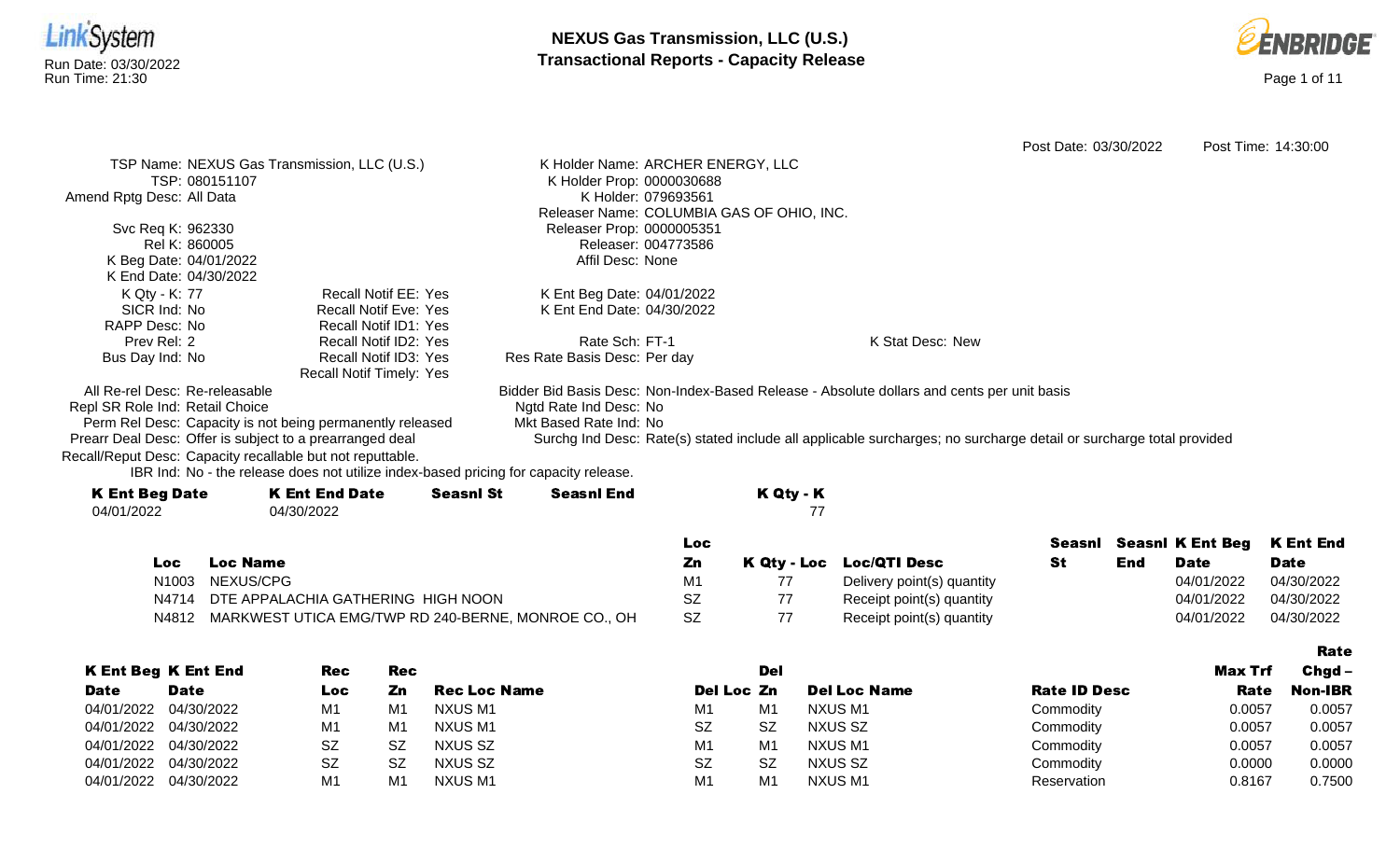



| TSP Name: NEXUS Gas Transmission, LLC (U.S.)<br>TSP: 080151107<br>Amend Rptg Desc: All Data<br>Svc Req K: 962330<br>Rel K: 860005<br>K Beg Date: 04/01/2022<br>K End Date: 04/30/2022 |                            |           | K Holder Name: ARCHER ENERGY, LLC<br>K Holder Prop: 0000030688<br>K Holder: 079693561<br>Releaser Name: COLUMBIA GAS OF OHIO, INC.<br>Releaser Prop: 0000005351<br>Releaser: 004773586<br>Affil Desc: None |                     |            | Post Date: 03/30/2022 | Post Time: 14:30:00 |                     |         |          |
|---------------------------------------------------------------------------------------------------------------------------------------------------------------------------------------|----------------------------|-----------|------------------------------------------------------------------------------------------------------------------------------------------------------------------------------------------------------------|---------------------|------------|-----------------------|---------------------|---------------------|---------|----------|
|                                                                                                                                                                                       |                            |           |                                                                                                                                                                                                            |                     |            |                       |                     |                     |         | Rate     |
|                                                                                                                                                                                       | <b>K Ent Beg K Ent End</b> | Rec       | <b>Rec</b>                                                                                                                                                                                                 |                     |            | Del                   |                     |                     | Max Trf | $Chgd -$ |
| <b>Date</b>                                                                                                                                                                           | <b>Date</b>                | Loc.      | Zn                                                                                                                                                                                                         | <b>Rec Loc Name</b> | Del Loc Zn |                       | <b>Del Loc Name</b> | <b>Rate ID Desc</b> | Rate    | Non-IBR  |
| 04/01/2022                                                                                                                                                                            | 04/30/2022                 | <b>SZ</b> | SZ                                                                                                                                                                                                         | NXUS SZ             | <b>SZ</b>  | <b>SZ</b>             | NXUS SZ             | Reservation         | 0.1498  | 0.0000   |
| ________                                                                                                                                                                              |                            |           |                                                                                                                                                                                                            |                     |            |                       |                     |                     |         |          |

# Recall/Reput Terms

RETAIL CHOICE RECALLABLE FOR ADMINISTRATIVE PURPOSES

# Terms/Notes

REPLACEMENT SHIPPER IS TAKING RETAIL CHOICE PROGRAM CAPACITY RELEASE THA T IS SUBJECT TO A NEGOTIATED RATE. PRIMARY RECEIPT POINTS ARE METER N47 14 AND METER N4812 AND PRIMARY DELIVERY POINT IS METER N1003. NOMINATION S USING THESE PRIMARY RECEIPT AND DELIVERY METERS ARE CONSIDERED IN PATH NOMINATIONS AND WILL RECEIVE THE NEGOTIATED RATE. REPLACEMENT SHIPPER N OMINATIONS THAT DO NOT MEET THE RECEIPT AND DELIVERY METER CRITERION A BO VE WILL BE CONSIDERED OUT OF PATH NOMINATIONS AND WILL CAUSE THE MAXI MUM RECOURSE RATES TO BE BILLED TO RELEASING SHIPPER. COLUMBIA GAS OF O HIO (RELEASING SHIPPER) WILL RECOVER FROM REPLACEMENT SHIPPER ANY AND AL L I NCREMENTAL COSTS OR PENALTIES BILLED TO COLUMBIA GAS OF OHIO BY THE PIPE LINE, CAUSED BY REPLACEMENT SHIPPERS UTILIZATION OF OUT OF PATH NOM INATIONS. NEGOTIATED RATE AGREEMENT FOOTNOTES: 1 - THIS NEGOTIATED RATE AGR EEMENT IS PART OF A CONFORMING SERVICE AGREEMENT. 2 - THE NEGO TIATED BAS E RESERVATION CHARGE SHALL APPLY ONLY TO SERVICE UNDER SERVIC E AGREEMENT NO. 860005, USING THE POINTS DESIGNATED HEREIN OR THE FOLLOW ING SECONDA RY DELIVERY POINTS WHICH MAY BE AVAILABLE IN THE FUTURE: FA CILITIES TO BE LOCATED IN MEDINA COUNTY, OH NEAR NEXUS MILEPOST 62 AND F ACILITIES TO BE LOCATED IN MEDINA COUNTY, OH NEAR NEXUS MILEPOST 73. 3 - THE NEGOTIA TED USAGE CHARGES SHALL APPLY ONLY TO SERVICE UNDER SERVIC E AGREEMENT NO . 860005, USING THE POINTS DESIGNATED HEREIN AND SECONDAR Y POINTS AVAILA BLE TO THE SHIPPERS UNDER FT-1 IN PIPELINE S SUPPLY ZONE AND MARKET ZONE 1. 4 - CUSTOMER NOMINATIONS THAT MEET THE REC EIPT AND DELIVERY POINT CRITERIA IN FOOTNOTE (2) ARE REFERRED TO HEREINA FTER AS IN PATH NOMINATIONS . THE TOTAL SCHEDULED QUANTITY OF IN PATH NOMINATIONS FOR A GIVEN DAY IS HEREINAFTER REFERRED TO AS THE DAILY IN PATH QUANTITY . CUSTOMER NOMINATIONS THAT DO NOT MEET THE RECEIPT AND DE LIVERY POINT CRI TERIA IN FOOTNOTE (2) ARE REFERRED TO HEREINAFTER AS C USTOMER OUT OF PA TH NOMINATIONS . THE TOTAL SCHEDULED QUANTITY OF CUST OMER OUT OF PATH N OMINATIONS FOR A GIVEN DAY IS HEREINAFTER REFERRED TO AS THE CUSTOMER D AILY OUT OF PATH QUANTITY . RELATED REPLACEMENT SHI PPER NOMINATIONS (AC ROSS ALL RELATED REPLACEMENT CONTRACTS) THAT DO NOT MEET THE RECEIPT AND DELIVERY POINT CRITERIA IN FOOTNOTE 2/ ARE REFERRE D TO HEREINAFTER AS RELATED REPLACEMENT SHIPPER DAILY OUT OF PATH NOMINA TIONS . THE TOTAL S CHEDULED QUANTITY OF RELATED REPLACEMENT SHIPPER DA ILY OUT OF PATH NOMIN ATIONS IS HEREINAFTER REFERRED TO AS THE RELATED REPLACEMENT SHIPPER DA ILY OUT OF PATH QUANTITY. THE SUM OF THE CUSTOM ER DAILY OUT OF PATH QU ANTITY PLUS THE RELATED REPLACEMENT SHIPPER DAIL Y OUT OF PATH QUANTITY FOR A GIVEN DAY SHALL HEREINAFTER BE REFERRED TO AS THE TOTAL DAILY OUT OF PATH QUANTITY . 5 - THE RESERVATION CHARGES PURSUANT TO THIS NEGOTIA TED RATE AGREEMENT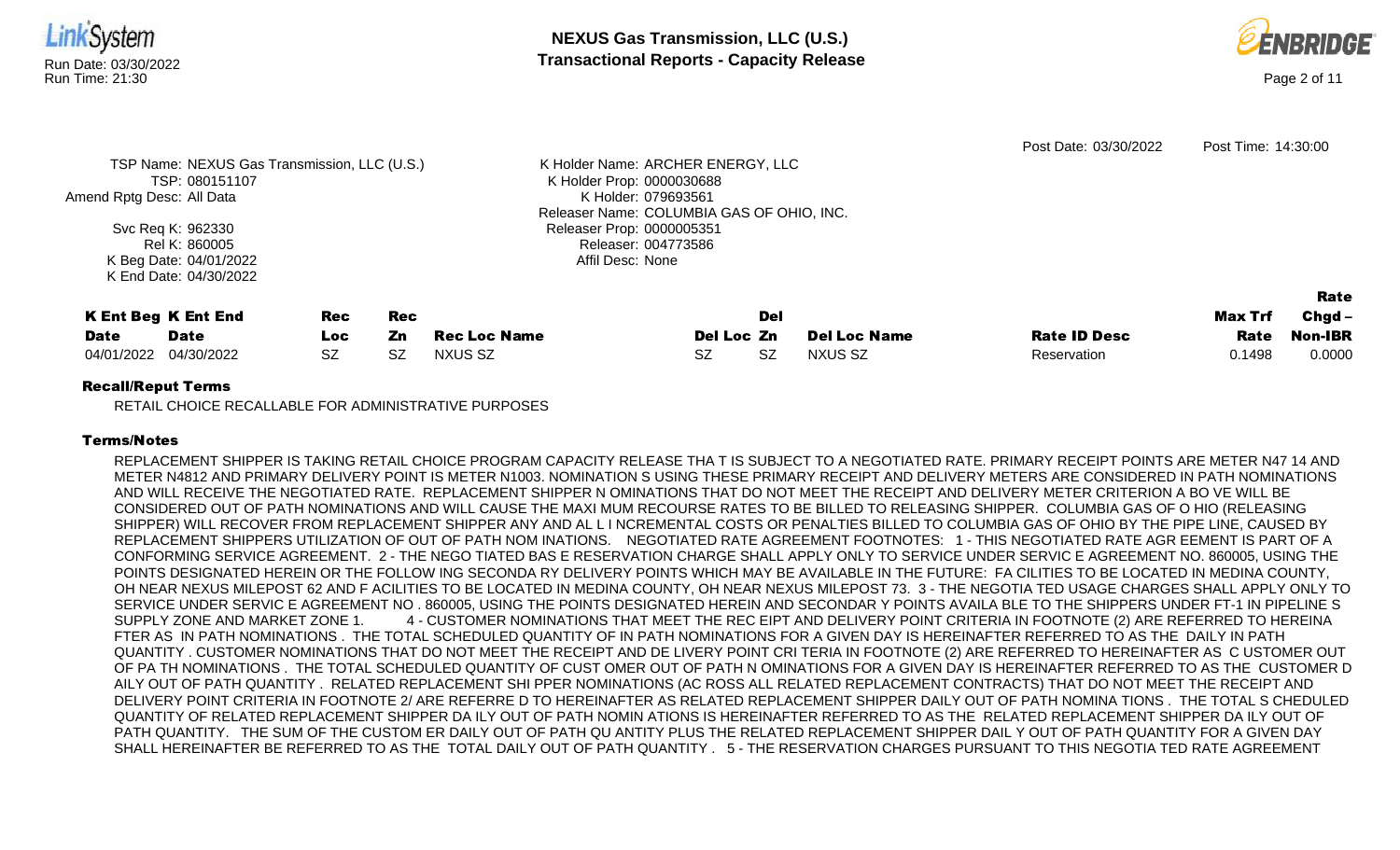

**NEXUS Gas Transmission, LLC (U.S.)** Run Date: 03/30/2022 **Transactional Reports - Capacity Release**



Post Date: 03/30/2022 Post Time: 14:30:00

TSP Name: NEXUS Gas Transmission, LLC (U.S.) TSP: 080151107 Amend Rptg Desc: All Data

> Svc Req K: 962330 Rel K: 860005 K Beg Date: 04/01/2022 K End Date: 04/30/2022

K Holder Name: ARCHER ENERGY, LLC K Holder Prop: 0000030688 K Holder: 079693561 Releaser Name: COLUMBIA GAS OF OHIO, INC. Releaser Prop: 0000005351 Releaser: 004773586 Affil Desc: None

#### Terms/Notes

WILL BE CALCULATED DAILY. THE DAILY EQUIVALENT OF TH E NEGOTIATED BASE RESERVATION CHARGE (AS ADJU STED IN ACCORDANCE WITH THE ABOVE) SHALL APPLY EACH DAY TO THE GREATER O F A) ZERO OR B) THE MDQ LES S THE TOTAL DAILY OUT OF PATH QUANTITY. THE DAILY EQUIVALENT RECOURSE R ATE (AS SUCH TERM IS DEFINED HEREIN AND AS SUCH TERM APPLIES TO THE RESE RVATION CHARGE) (INCLUSIVE OF ALL RESERVAT ION SURCHARGES AND OTHER RESER VATION CHARGES) SHALL APPLY EACH DAY TO T HE LESSER OF A) THE MDQ OR B) T HE TOTAL DAILY OUT OF PATH QUANTITY.

Bid Evaluation Terms:- NET REVENUE;

Surcharge Footnote:

Maximum Tariff Rate does not include ACA surcharge, ACA surcharge will be charged based on Tariff provisions.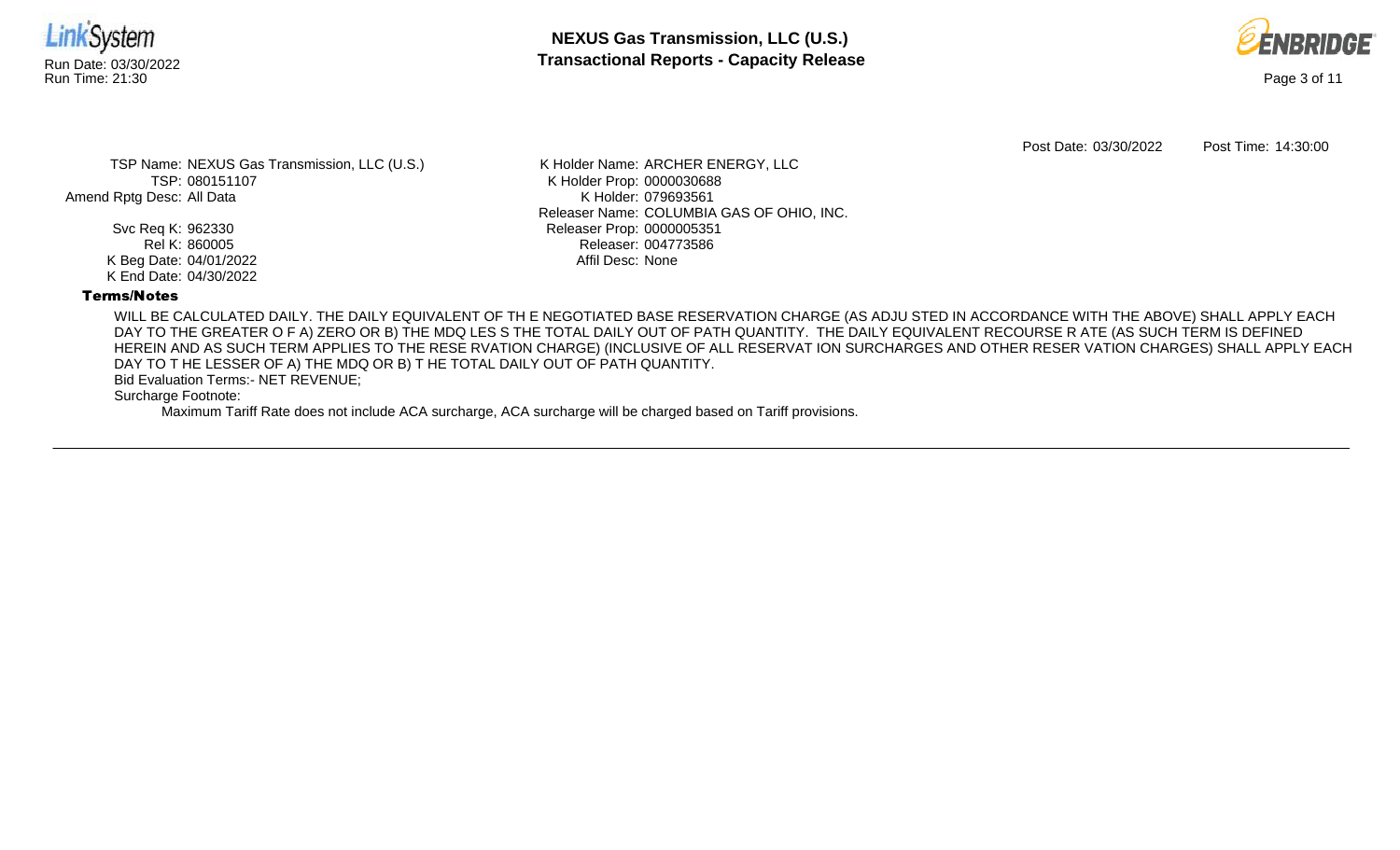



|                           |                                                                                        |                              |            |                     |                                                                                      |                     |            |             |                                                                                                                    | Post Date: 03/30/2022 |            |                         | Post Time: 12:30:00 |
|---------------------------|----------------------------------------------------------------------------------------|------------------------------|------------|---------------------|--------------------------------------------------------------------------------------|---------------------|------------|-------------|--------------------------------------------------------------------------------------------------------------------|-----------------------|------------|-------------------------|---------------------|
|                           | TSP Name: NEXUS Gas Transmission, LLC (U.S.)                                           |                              |            |                     | K Holder Name: ECO-ENERGY NATURAL GAS, LLC                                           |                     |            |             |                                                                                                                    |                       |            |                         |                     |
|                           | TSP: 080151107                                                                         |                              |            |                     | K Holder Prop: 0000030814                                                            |                     |            |             |                                                                                                                    |                       |            |                         |                     |
| Amend Rptg Desc: All Data |                                                                                        |                              |            |                     |                                                                                      | K Holder: 116936248 |            |             |                                                                                                                    |                       |            |                         |                     |
|                           |                                                                                        |                              |            |                     | Releaser Name: DTE GAS COMPANY                                                       |                     |            |             |                                                                                                                    |                       |            |                         |                     |
|                           | Svc Req K: 962329                                                                      |                              |            |                     | Releaser Prop: 0000030230                                                            |                     |            |             |                                                                                                                    |                       |            |                         |                     |
|                           | Rel K: 860003                                                                          |                              |            |                     |                                                                                      | Releaser: 006958540 |            |             |                                                                                                                    |                       |            |                         |                     |
|                           | K Beg Date: 04/01/2022<br>K End Date: 04/30/2022                                       |                              |            |                     | Affil Desc: None                                                                     |                     |            |             |                                                                                                                    |                       |            |                         |                     |
|                           | K Qty - K: 15500                                                                       | <b>Recall Notif EE: Yes</b>  |            |                     |                                                                                      |                     |            |             |                                                                                                                    |                       |            |                         |                     |
|                           | SICR Ind: No                                                                           | <b>Recall Notif Eve: Yes</b> |            |                     | K Ent Beg Date: 04/01/2022<br>K Ent End Date: 04/30/2022                             |                     |            |             |                                                                                                                    |                       |            |                         |                     |
| RAPP Desc: No             |                                                                                        | Recall Notif ID1: Yes        |            |                     |                                                                                      |                     |            |             |                                                                                                                    |                       |            |                         |                     |
| Prev Rel: 2               |                                                                                        | Recall Notif ID2: Yes        |            |                     | Rate Sch: FT-1                                                                       |                     |            |             | K Stat Desc: New                                                                                                   |                       |            |                         |                     |
| Bus Day Ind: No           |                                                                                        | Recall Notif ID3: Yes        |            |                     | Res Rate Basis Desc: Per day                                                         |                     |            |             |                                                                                                                    |                       |            |                         |                     |
|                           |                                                                                        | Recall Notif Timely: Yes     |            |                     |                                                                                      |                     |            |             |                                                                                                                    |                       |            |                         |                     |
|                           | All Re-rel Desc: Re-releasable                                                         |                              |            |                     |                                                                                      |                     |            |             | Bidder Bid Basis Desc: Non-Index-Based Release - Percentage of maximum tariff rate                                 |                       |            |                         |                     |
| Repl SR Role Ind: Other   |                                                                                        |                              |            |                     | Ngtd Rate Ind Desc: Yes                                                              |                     |            |             |                                                                                                                    |                       |            |                         |                     |
|                           | Perm Rel Desc: Capacity is not being permanently released                              |                              |            |                     | Mkt Based Rate Ind: No                                                               |                     |            |             |                                                                                                                    |                       |            |                         |                     |
|                           | Prearr Deal Desc: Offer is not subject to a prearranged deal                           |                              |            |                     |                                                                                      |                     |            |             | Surchg Ind Desc: Rate(s) stated include all applicable surcharges; no surcharge detail or surcharge total provided |                       |            |                         |                     |
|                           | Recall/Reput Desc: Capacity recallable and reput must be taken by replacement shipper. |                              |            |                     | IBR Ind: No - the release does not utilize index-based pricing for capacity release. |                     |            |             |                                                                                                                    |                       |            |                         |                     |
| <b>K Ent Beg Date</b>     |                                                                                        | <b>K Ent End Date</b>        |            | <b>Seasnl St</b>    | <b>Seasnl End</b>                                                                    |                     |            | K Qty - K   |                                                                                                                    |                       |            |                         |                     |
| 04/01/2022                |                                                                                        | 04/30/2022                   |            |                     |                                                                                      |                     |            | 15,500      |                                                                                                                    |                       |            |                         |                     |
|                           |                                                                                        |                              |            |                     |                                                                                      | Loc                 |            |             |                                                                                                                    | Seasnl                |            | <b>SeasnI K Ent Beg</b> | <b>K Ent End</b>    |
|                           | <b>Loc Name</b><br>Loc.                                                                |                              |            |                     |                                                                                      | Zn                  |            | K Qty - Loc | <b>Loc/QTI Desc</b>                                                                                                | <b>St</b>             | <b>End</b> | <b>Date</b>             | <b>Date</b>         |
|                           | NEXUS/DTE<br>N1001                                                                     |                              |            |                     |                                                                                      | M <sub>1</sub>      |            | 15,500      | Delivery point(s) quantity                                                                                         |                       |            | 04/01/2022              | 04/30/2022          |
|                           | NEXUS/KENSINGTON<br>N2002                                                              |                              |            |                     |                                                                                      | M1                  |            | 15,500      | Receipt point(s) quantity                                                                                          |                       |            | 04/01/2022              | 04/30/2022          |
|                           |                                                                                        |                              |            |                     |                                                                                      |                     |            |             |                                                                                                                    |                       |            |                         |                     |
|                           |                                                                                        |                              |            |                     |                                                                                      |                     |            |             |                                                                                                                    |                       |            |                         | <b>Rate</b>         |
|                           | <b>K Ent Beg K Ent End</b>                                                             | <b>Rec</b>                   | <b>Rec</b> |                     |                                                                                      |                     |            | <b>Del</b>  |                                                                                                                    |                       |            | <b>Max Trf</b>          | Chgd-               |
| <b>Date</b>               | <b>Date</b>                                                                            | Loc                          | Zn         | <b>Rec Loc Name</b> |                                                                                      |                     | Del Loc Zn |             | <b>Del Loc Name</b>                                                                                                | <b>Rate ID Desc</b>   |            | Rate                    | <b>Non-IBR</b>      |
|                           |                                                                                        |                              |            |                     |                                                                                      |                     |            |             | <b>NXUSM1</b>                                                                                                      | Commodity             |            |                         | 0.0057              |
| 04/01/2022                | 04/30/2022                                                                             | M1                           | M1         | <b>NXUSM1</b>       |                                                                                      | M1                  | M1         |             |                                                                                                                    |                       |            | 0.0057                  |                     |
| 04/01/2022                | 04/30/2022                                                                             | M1                           | M1         | <b>NXUSM1</b>       |                                                                                      | <b>SZ</b>           |            | <b>SZ</b>   | <b>NXUS SZ</b>                                                                                                     | Commodity             |            | 0.0057                  | 0.0000              |
| 04/01/2022                | 04/30/2022                                                                             | SZ                           | <b>SZ</b>  | <b>NXUS SZ</b>      |                                                                                      | M1                  | M1         |             | <b>NXUSM1</b>                                                                                                      | Commodity             |            | 0.0057                  | 0.0000              |
| 04/01/2022                | 04/30/2022                                                                             | <b>SZ</b>                    | <b>SZ</b>  | <b>NXUS SZ</b>      |                                                                                      | <b>SZ</b>           |            | <b>SZ</b>   | <b>NXUS SZ</b>                                                                                                     | Commodity             |            | 0.0000                  | 0.0000              |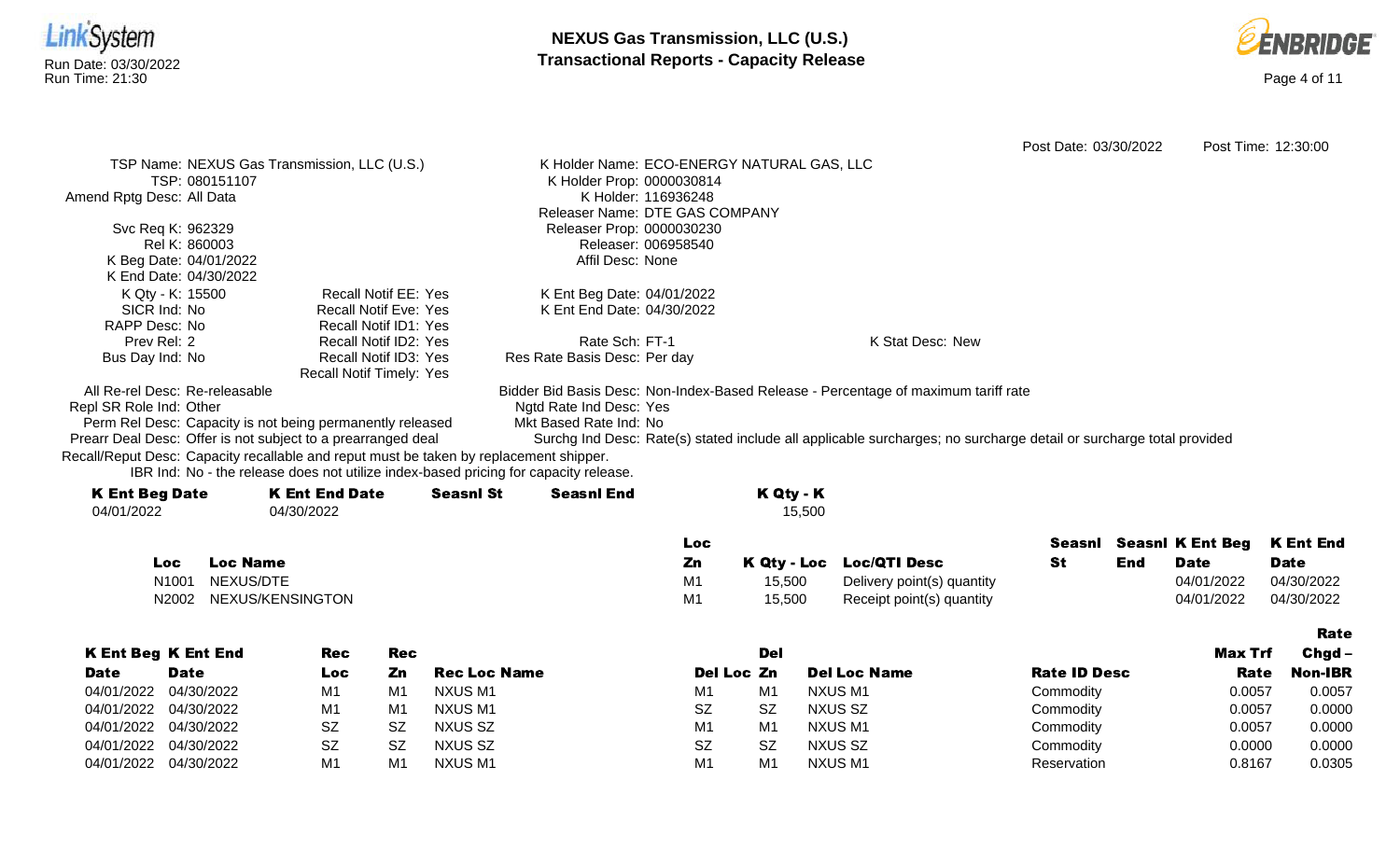

**NEXUS Gas Transmission, LLC (U.S.)** Run Date: 03/30/2022<br>Run Time: 21:30<br>Run Time: 21:30



Post Date: 03/30/2022 Post Time: 12:30:00

TSP Name: NEXUS Gas Transmission, LLC (U.S.) TSP: 080151107 Amend Rptg Desc: All Data

> Svc Req K: 962329 Rel K: 860003 K Beg Date: 04/01/2022 K End Date: 04/30/2022

K Holder Name: ECO-ENERGY NATURAL GAS, LLC K Holder Prop: 0000030814 K Holder: 116936248 Releaser Name: DTE GAS COMPANY Releaser Prop: 0000030230 Releaser: 006958540 Affil Desc: None

#### Recall/Reput Terms

24HR NOTICE DTE GAS / (MICHCON) OPERATIONAL NEEDS

# Terms/Notes

Bid Evaluation Terms:- NET REVENUE; Surcharge Footnote: Maximum Tariff Rate does not include ACA surcharge, ACA surcharge will be charged based on Tariff provisions.

#### Negotiated Rate Comments:

For Negotiated Rate effective from 04/01/2022 to 04/30/2022, for Rate Id Desc COM, for from Rec Zone Id SZ to Del Zone Id M1, for Rate Id Desc COM, for from Rec Zone Id SZ to Del Zone Id SZ, for Rate Id Desc COM, for from Rec Zone Id M1 to Del Zone Id M1, for Rate Id Desc COM, for from Rec Zone Id SO id Desc COM, for from Rec Zone Id SZ to Del Zone Id M1, for Rate Id Desc COM, for from Rec Zone Id SZ to Del Zone Id SZ, for Rate Id Desc COM, for from Rec Zone Id M1 to Del Zone Id M1, for Rate Id Desc COM, for from Rec Zone Id M1 to Del Zone Id SZ,

Discount Suspense Provision(s):

Contract Point Amendment suspends the negotiated rate. In the event the Customer requests and executes an amendment to change a firm receipt point or a firm delivery point on a firm contract, Customer will lose the negotiated rate effective as of the effective date of the amendment and will be charged the maximum tariff rate for the remaining contract term.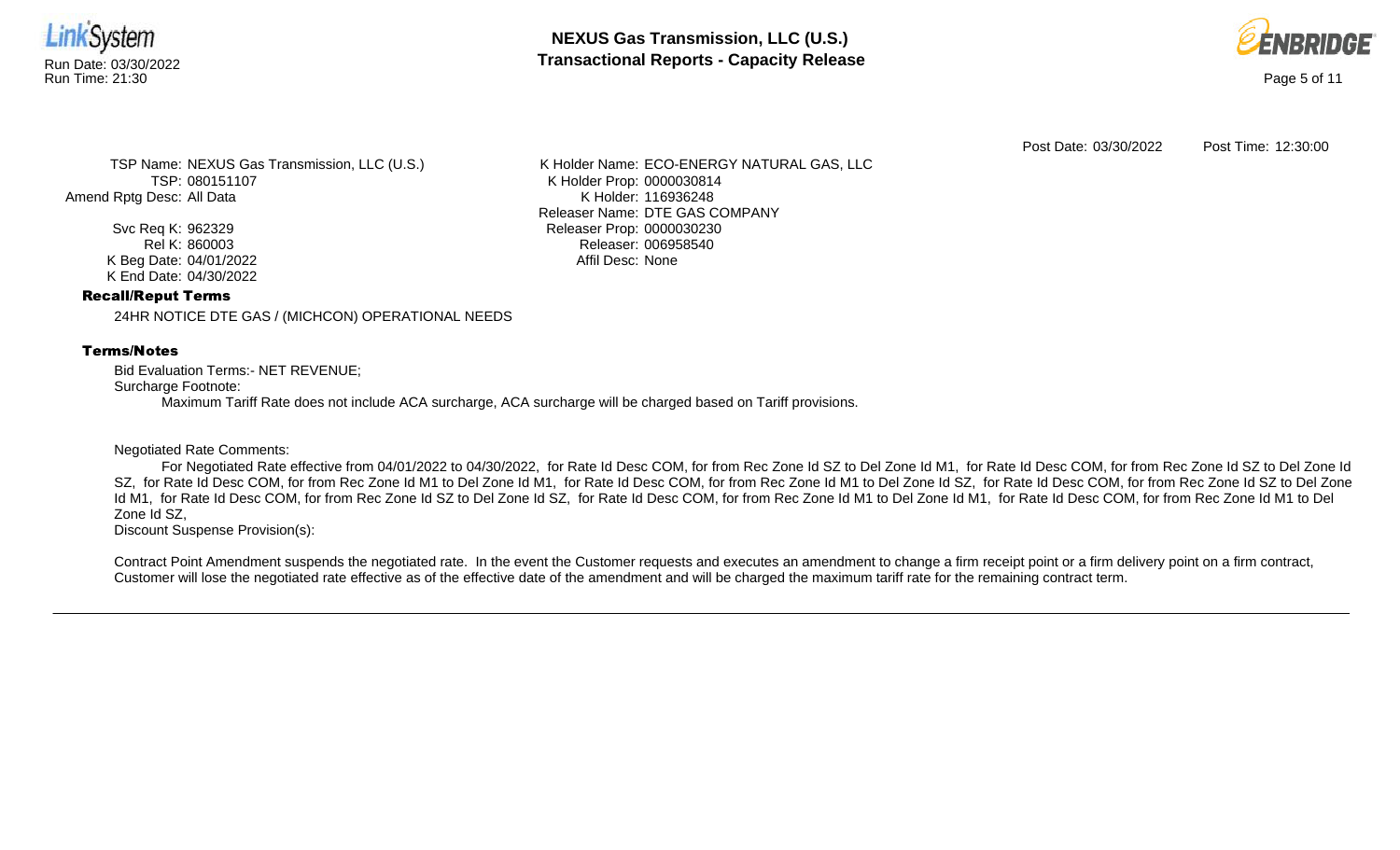



|                                                                   |                                                                                      |                  |                               |                     |                                           |                                                                                                                    | Post Date: 03/30/2022 |            |                         | Post Time: 18:00:00 |
|-------------------------------------------------------------------|--------------------------------------------------------------------------------------|------------------|-------------------------------|---------------------|-------------------------------------------|--------------------------------------------------------------------------------------------------------------------|-----------------------|------------|-------------------------|---------------------|
|                                                                   | TSP Name: NEXUS Gas Transmission, LLC (U.S.)                                         |                  | K Holder Name: GAS SOUTH, LLC |                     |                                           |                                                                                                                    |                       |            |                         |                     |
| TSP: 080151107                                                    |                                                                                      |                  | K Holder Prop: 0000031015     |                     |                                           |                                                                                                                    |                       |            |                         |                     |
| Amend Rptg Desc: All Data                                         |                                                                                      |                  |                               | K Holder: 610707502 |                                           |                                                                                                                    |                       |            |                         |                     |
|                                                                   |                                                                                      |                  |                               |                     | Releaser Name: COLUMBIA GAS OF OHIO, INC. |                                                                                                                    |                       |            |                         |                     |
| Svc Req K: 962331                                                 |                                                                                      |                  | Releaser Prop: 0000005351     |                     |                                           |                                                                                                                    |                       |            |                         |                     |
| Rel K: 860005                                                     |                                                                                      |                  |                               | Releaser: 004773586 |                                           |                                                                                                                    |                       |            |                         |                     |
| K Beg Date: 04/01/2022                                            |                                                                                      |                  | Affil Desc: None              |                     |                                           |                                                                                                                    |                       |            |                         |                     |
| K End Date: 04/30/2022                                            |                                                                                      |                  |                               |                     |                                           |                                                                                                                    |                       |            |                         |                     |
| K Qty - K: 84                                                     | Recall Notif EE: Yes                                                                 |                  | K Ent Beg Date: 04/01/2022    |                     |                                           |                                                                                                                    |                       |            |                         |                     |
| SICR Ind: No                                                      | <b>Recall Notif Eve: Yes</b>                                                         |                  | K Ent End Date: 04/30/2022    |                     |                                           |                                                                                                                    |                       |            |                         |                     |
| RAPP Desc: No                                                     | <b>Recall Notif ID1: Yes</b>                                                         |                  |                               |                     |                                           |                                                                                                                    |                       |            |                         |                     |
| Prev Rel: 2                                                       | Recall Notif ID2: Yes                                                                |                  | Rate Sch: FT-1                |                     |                                           | K Stat Desc: New                                                                                                   |                       |            |                         |                     |
| Bus Day Ind: No                                                   | Recall Notif ID3: Yes<br><b>Recall Notif Timely: Yes</b>                             |                  | Res Rate Basis Desc: Per day  |                     |                                           |                                                                                                                    |                       |            |                         |                     |
|                                                                   |                                                                                      |                  |                               |                     |                                           |                                                                                                                    |                       |            |                         |                     |
| All Re-rel Desc: Re-releasable<br>Repl SR Role Ind: Retail Choice |                                                                                      |                  | Ngtd Rate Ind Desc: No        |                     |                                           | Bidder Bid Basis Desc: Non-Index-Based Release - Absolute dollars and cents per unit basis                         |                       |            |                         |                     |
|                                                                   | Perm Rel Desc: Capacity is not being permanently released                            |                  | Mkt Based Rate Ind: No        |                     |                                           |                                                                                                                    |                       |            |                         |                     |
| Prearr Deal Desc: Offer is subject to a prearranged deal          |                                                                                      |                  |                               |                     |                                           | Surchg Ind Desc: Rate(s) stated include all applicable surcharges; no surcharge detail or surcharge total provided |                       |            |                         |                     |
| Recall/Reput Desc: Capacity recallable but not reputtable.        |                                                                                      |                  |                               |                     |                                           |                                                                                                                    |                       |            |                         |                     |
|                                                                   | IBR Ind: No - the release does not utilize index-based pricing for capacity release. |                  |                               |                     |                                           |                                                                                                                    |                       |            |                         |                     |
| <b>K Ent Beg Date</b>                                             | <b>K Ent End Date</b>                                                                | <b>Seasnl St</b> | <b>Seasnl End</b>             |                     | K Qty - K                                 |                                                                                                                    |                       |            |                         |                     |
| 04/01/2022                                                        | 04/30/2022                                                                           |                  |                               |                     | 84                                        |                                                                                                                    |                       |            |                         |                     |
|                                                                   |                                                                                      |                  |                               |                     |                                           |                                                                                                                    |                       |            |                         |                     |
|                                                                   |                                                                                      |                  |                               | Loc                 |                                           |                                                                                                                    | Seasnl                |            | <b>Seasnl K Ent Beg</b> | <b>K</b> Ent End    |
| Loc                                                               | <b>Loc Name</b>                                                                      |                  |                               | Zn                  | K Qty - Loc                               | <b>Loc/QTI Desc</b>                                                                                                | <b>St</b>             | <b>End</b> | <b>Date</b>             | <b>Date</b>         |
| N <sub>1003</sub>                                                 | NEXUS/CPG                                                                            |                  |                               | M1                  | 84                                        | Delivery point(s) quantity                                                                                         |                       |            | 04/01/2022              | 04/30/2022          |
| N4714                                                             | DTE APPALACHIA GATHERING HIGH NOON                                                   |                  |                               | <b>SZ</b>           | 84                                        | Receipt point(s) quantity                                                                                          |                       |            | 04/01/2022              | 04/30/2022          |
| N4812                                                             | MARKWEST UTICA EMG/TWP RD 240-BERNE, MONROE CO., OH                                  |                  |                               | <b>SZ</b>           | 84                                        | Receipt point(s) quantity                                                                                          |                       |            | 04/01/2022              | 04/30/2022          |

|                       |                            |           |     |                     |                |                |                     |                     |                | <b>Rate</b>    |
|-----------------------|----------------------------|-----------|-----|---------------------|----------------|----------------|---------------------|---------------------|----------------|----------------|
|                       | <b>K Ent Beg K Ent End</b> | Rec       | Rec |                     |                | Del            |                     |                     | <b>Max Trf</b> | $Chgd -$       |
| <b>Date</b>           | <b>Date</b>                | Loc       | Zn  | <b>Rec Loc Name</b> | Del Loc Zn     |                | <b>Del Loc Name</b> | <b>Rate ID Desc</b> | Rate           | <b>Non-IBR</b> |
|                       | 04/01/2022 04/30/2022      | M1        | M1  | NXUS M1             | M1             | M1             | NXUS M1             | Commodity           | 0.0057         | 0.0057         |
|                       | 04/01/2022 04/30/2022      | M1        | M1  | NXUS M1             | <b>SZ</b>      | <b>SZ</b>      | NXUS SZ             | Commodity           | 0.0057         | 0.0057         |
|                       | 04/01/2022 04/30/2022      | SZ        | .SZ | NXUS SZ             | M1             | M1             | NXUS M1             | Commodity           | 0.0057         | 0.0057         |
|                       | 04/01/2022 04/30/2022      | <b>SZ</b> | -SZ | NXUS SZ             | <b>SZ</b>      | <b>SZ</b>      | NXUS SZ             | Commodity           | 0.0000         | 0.0000         |
| 04/01/2022 04/30/2022 |                            | M1        | M1  | NXUS M1             | M <sub>1</sub> | M <sub>1</sub> | NXUS M1             | Reservation         | 0.8167         | 0.7500         |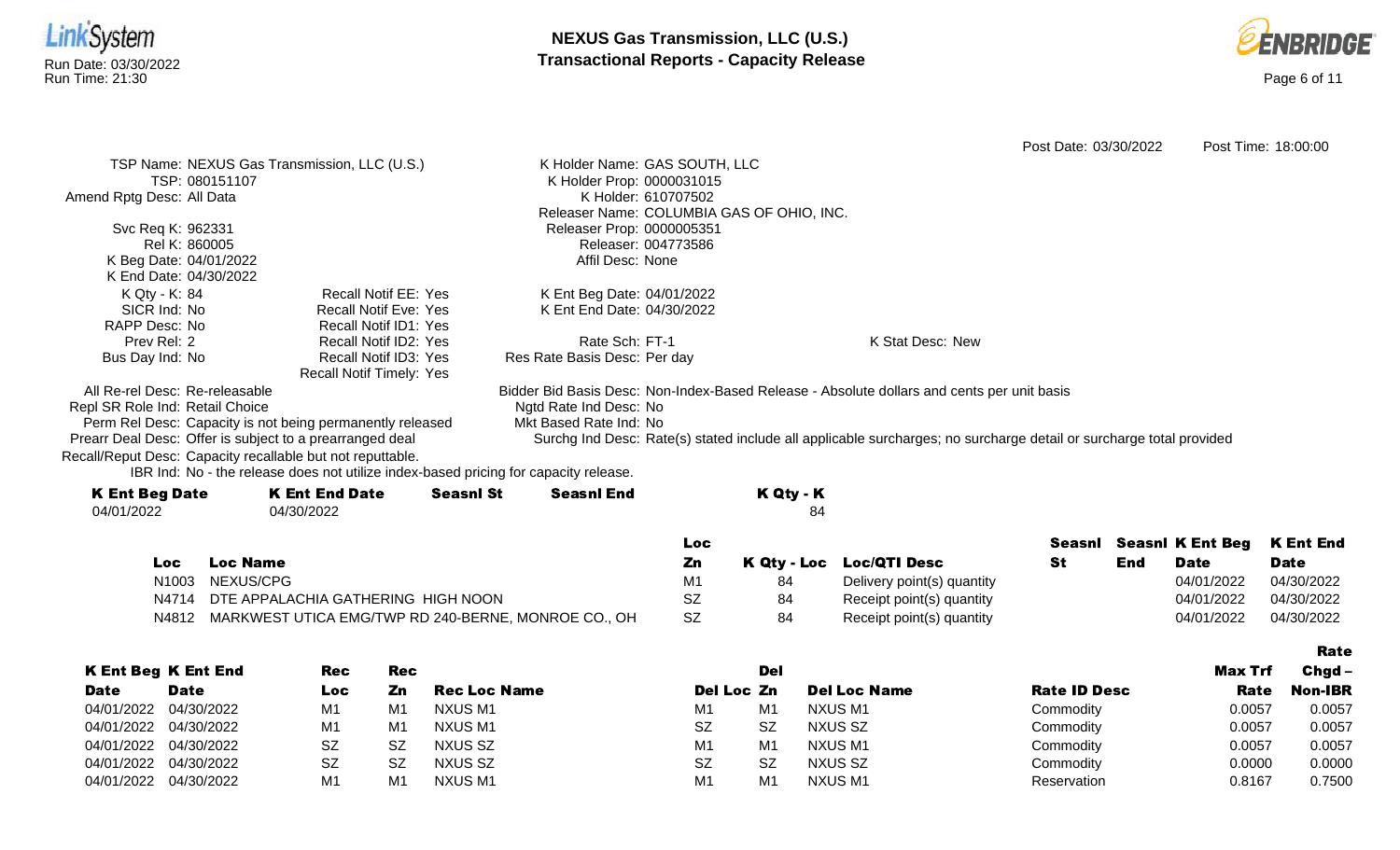



Post Date: 03/30/2022 Post Time: 18:00:00 TSP Name: NEXUS Gas Transmission, LLC (U.S.) TSP: 080151107 Amend Rptg Desc: All Data Svc Req K: 962331 Rel K: 860005 K Beg Date: 04/01/2022 K End Date: 04/30/2022 K Holder Name: GAS SOUTH, LLC K Holder Prop: 0000031015 K Holder: 610707502 Releaser Name: COLUMBIA GAS OF OHIO, INC. Releaser Prop: 0000005351 Releaser: 004773586 Affil Desc: None K Ent Beg K Ent End **Date** Date Rec Loc Rec Zn Rec Loc Name Del Loc Zn Del **Del Loc Name Rate ID Desc** Max Trf Rate Rate Chgd-Non-IBR 04/01/2022 04/30/2022 SZ SZ NXUS SZ SZ SZ NXUS SZ Reservation 0.1498 0.0000

# Recall/Reput Terms

RETAIL CHOICE RECALLABLE FOR ADMINISTRATIVE PURPOSES

# Terms/Notes

REPLACEMENT SHIPPER IS TAKING RETAIL CHOICE PROGRAM CAPACITY RELEASE THA T IS SUBJECT TO A NEGOTIATED RATE. PRIMARY RECEIPT POINTS ARE METER N47 14 AND METER N4812 AND PRIMARY DELIVERY POINT IS METER N1003. NOMINATION S USING THESE PRIMARY RECEIPT AND DELIVERY METERS ARE CONSIDERED IN PATH NOMINATIONS AND WILL RECEIVE THE NEGOTIATED RATE. REPLACEMENT SHIPPER N OMINATIONS THAT DO NOT MEET THE RECEIPT AND DELIVERY METER CRITERION A BO VE WILL BE CONSIDERED OUT OF PATH NOMINATIONS AND WILL CAUSE THE MAXI MUM RECOURSE RATES TO BE BILLED TO RELEASING SHIPPER. COLUMBIA GAS OF O HIO (RELEASING SHIPPER) WILL RECOVER FROM REPLACEMENT SHIPPER ANY AND AL L I NCREMENTAL COSTS OR PENALTIES BILLED TO COLUMBIA GAS OF OHIO BY THE PIPE LINE, CAUSED BY REPLACEMENT SHIPPERS UTILIZATION OF OUT OF PATH NOM INATIONS. NEGOTIATED RATE AGREEMENT FOOTNOTES: 1 - THIS NEGOTIATED RATE AGR EEMENT IS PART OF A CONFORMING SERVICE AGREEMENT. 2 - THE NEGO TIATED BAS E RESERVATION CHARGE SHALL APPLY ONLY TO SERVICE UNDER SERVIC E AGREEMENT NO. 860005, USING THE POINTS DESIGNATED HEREIN OR THE FOLLOW ING SECONDA RY DELIVERY POINTS WHICH MAY BE AVAILABLE IN THE FUTURE: FA CILITIES TO BE LOCATED IN MEDINA COUNTY, OH NEAR NEXUS MILEPOST 62 AND F ACILITIES TO BE LOCATED IN MEDINA COUNTY, OH NEAR NEXUS MILEPOST 73. 3 - THE NEGOTIA TED USAGE CHARGES SHALL APPLY ONLY TO SERVICE UNDER SERVIC E AGREEMENT NO . 860005, USING THE POINTS DESIGNATED HEREIN AND SECONDAR Y POINTS AVAILA BLE TO THE SHIPPERS UNDER FT-1 IN PIPELINE S SUPPLY ZONE AND MARKET ZONE 1. 4 - CUSTOMER NOMINATIONS THAT MEET THE REC EIPT AND DELIVERY POINT CRITERIA IN FOOTNOTE (2) ARE REFERRED TO HEREINA FTER AS IN PATH NOMINATIONS . THE TOTAL SCHEDULED QUANTITY OF IN PATH NOMINATIONS FOR A GIVEN DAY IS HEREINAFTER REFERRED TO AS THE DAILY IN PATH QUANTITY . CUSTOMER NOMINATIONS THAT DO NOT MEET THE RECEIPT AND DE LIVERY POINT CRI TERIA IN FOOTNOTE (2) ARE REFERRED TO HEREINAFTER AS C USTOMER OUT OF PA TH NOMINATIONS . THE TOTAL SCHEDULED QUANTITY OF CUST OMER OUT OF PATH N OMINATIONS FOR A GIVEN DAY IS HEREINAFTER REFERRED TO AS THE CUSTOMER D AILY OUT OF PATH QUANTITY . RELATED REPLACEMENT SHI PPER NOMINATIONS (AC ROSS ALL RELATED REPLACEMENT CONTRACTS) THAT DO NOT MEET THE RECEIPT AND DELIVERY POINT CRITERIA IN FOOTNOTE 2/ ARE REFERRE D TO HEREINAFTER AS RELATED REPLACEMENT SHIPPER DAILY OUT OF PATH NOMINA TIONS . THE TOTAL S CHEDULED QUANTITY OF RELATED REPLACEMENT SHIPPER DA ILY OUT OF PATH NOMIN ATIONS IS HEREINAFTER REFERRED TO AS THE RELATED REPLACEMENT SHIPPER DA ILY OUT OF PATH QUANTITY. THE SUM OF THE CUSTOM ER DAILY OUT OF PATH QU ANTITY PLUS THE RELATED REPLACEMENT SHIPPER DAIL Y OUT OF PATH QUANTITY FOR A GIVEN DAY SHALL HEREINAFTER BE REFERRED TO AS THE TOTAL DAILY OUT OF PATH QUANTITY . 5 - THE RESERVATION CHARGES PURSUANT TO THIS NEGOTIA TED RATE AGREEMENT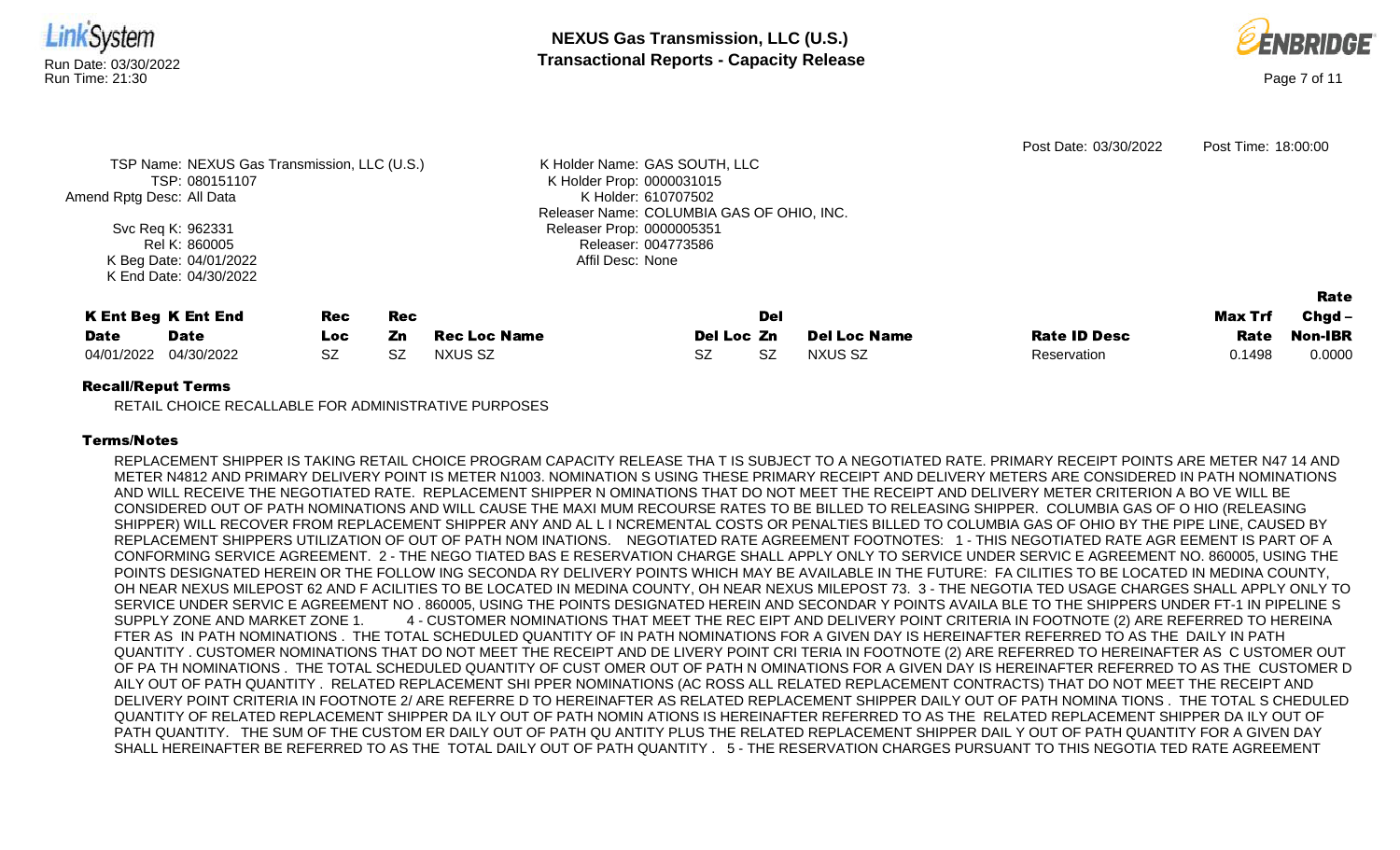

**NEXUS Gas Transmission, LLC (U.S.)** Run Date: 03/30/2022 **Transactional Reports - Capacity Release**



Post Date: 03/30/2022 Post Time: 18:00:00

TSP Name: NEXUS Gas Transmission, LLC (U.S.) TSP: 080151107 Amend Rptg Desc: All Data

> Svc Req K: 962331 Rel K: 860005 K Beg Date: 04/01/2022 K End Date: 04/30/2022

K Holder Name: GAS SOUTH, LLC K Holder Prop: 0000031015 K Holder: 610707502 Releaser Name: COLUMBIA GAS OF OHIO, INC. Releaser Prop: 0000005351 Releaser: 004773586 Affil Desc: None

#### Terms/Notes

WILL BE CALCULATED DAILY. THE DAILY EQUIVALENT OF TH E NEGOTIATED BASE RESERVATION CHARGE (AS ADJU STED IN ACCORDANCE WITH THE ABOVE) SHALL APPLY EACH DAY TO THE GREATER O F A) ZERO OR B) THE MDQ LES S THE TOTAL DAILY OUT OF PATH QUANTITY. THE DAILY EQUIVALENT RECOURSE R ATE (AS SUCH TERM IS DEFINED HEREIN AND AS SUCH TERM APPLIES TO THE RESE RVATION CHARGE) (INCLUSIVE OF ALL RESERVAT ION SURCHARGES AND OTHER RESER VATION CHARGES) SHALL APPLY EACH DAY TO T HE LESSER OF A) THE MDQ OR B) T HE TOTAL DAILY OUT OF PATH QUANTITY.

Bid Evaluation Terms:- NET REVENUE;

Surcharge Footnote:

Maximum Tariff Rate does not include ACA surcharge, ACA surcharge will be charged based on Tariff provisions.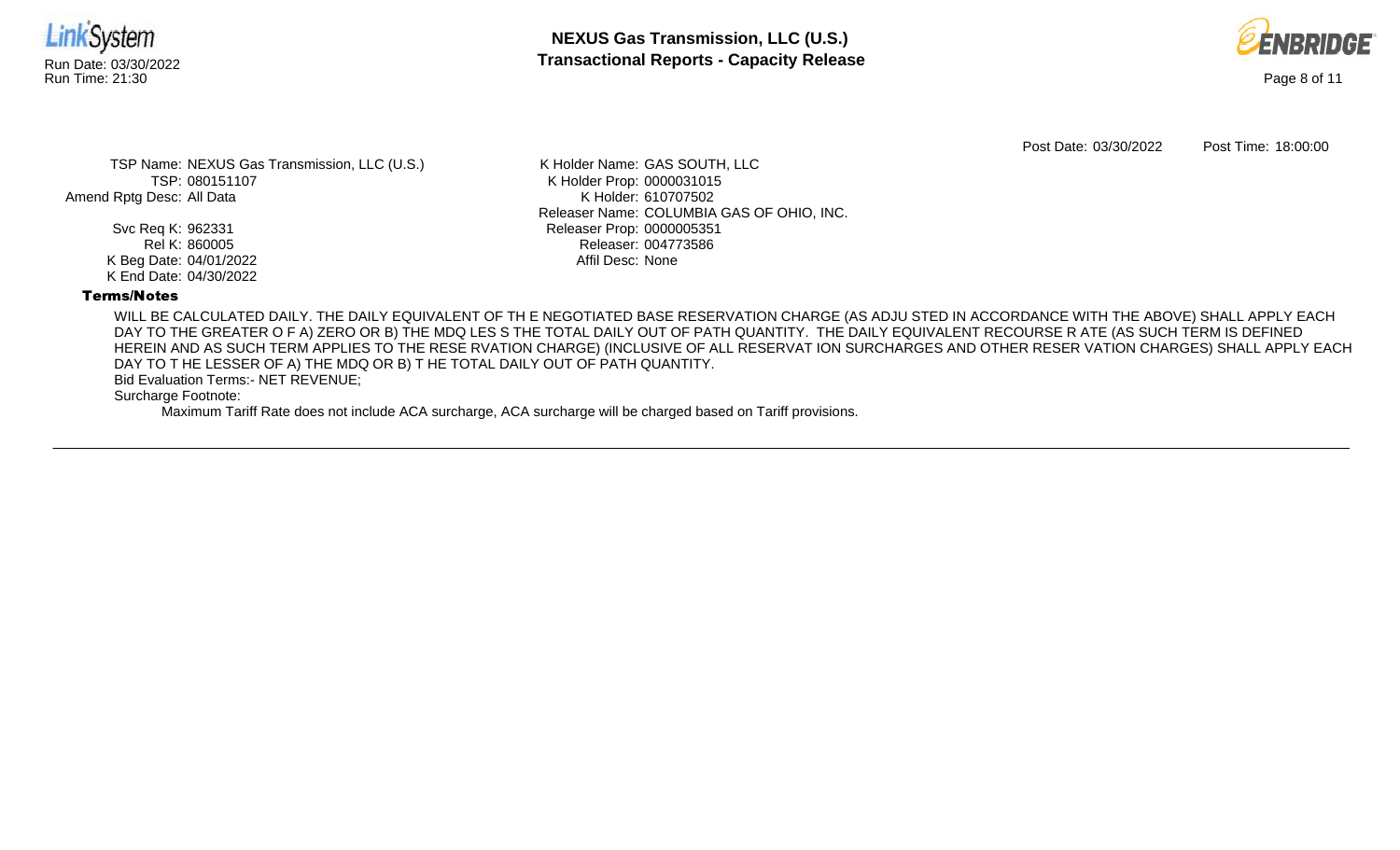



Rate

Post Date: 03/30/2022 Post Time: 12:30:00 TSP Name: NEXUS Gas Transmission, LLC (U.S.) TSP: 080151107 Amend Rptg Desc: All Data Svc Req K: 962328 Rel K: 860005 K Beg Date: 04/01/2022 K End Date: 04/30/2022 K Holder Name: UGI ENERGY SERVICES, LLC K Holder Prop: 0000030427 K Holder: 883504581 Releaser Name: COLUMBIA GAS OF OHIO, INC. Releaser Prop: 0000005351 Releaser: 004773586 Affil Desc: None K Qty - K: 30 SICR Ind: No RAPP Desc: No Prev Rel: 2 Bus Day Ind: No Recall Notif EE: Yes Recall Notif Eve: Yes Recall Notif ID1: Yes Recall Notif ID2: Yes Recall Notif ID3: Yes Recall Notif Timely: Yes K Ent Beg Date: 04/01/2022 K Ent End Date: 04/30/2022 Rate Sch: FT-1 Res Rate Basis Desc: Per day K Stat Desc: New All Re-rel Desc: Re-releasable Repl SR Role Ind: Retail Choice Perm Rel Desc: Capacity is not being permanently released Prearr Deal Desc: Offer is subject to a prearranged deal Bidder Bid Basis Desc: Non-Index-Based Release - Absolute dollars and cents per unit basis Ngtd Rate Ind Desc: Yes Mkt Based Rate Ind: No Surchg Ind Desc: Rate(s) stated include all applicable surcharges; no surcharge detail or surcharge total provided

Recall/Reput Desc: Capacity recallable but not reputtable.

IBR Ind: No - the release does not utilize index-based pricing for capacity release.

| <b>K Ent Beg Date</b> | <b>K Ent End Date</b> | <b>Seasnl St</b> | Seasnl End | K Qty - K |
|-----------------------|-----------------------|------------------|------------|-----------|
| 04/01/2022            | 04/30/2022            |                  |            | 30        |
|                       |                       |                  |            |           |

|     |                                                           | Loc |    |                            |     | Seasni Seasni K Ent Beg K Ent End |             |
|-----|-----------------------------------------------------------|-----|----|----------------------------|-----|-----------------------------------|-------------|
| Loc | <b>Loc Name</b>                                           | Zn  |    | K Qty - Loc Loc/QTI Desc   | End | Date                              | <b>Date</b> |
|     | N1003 NEXUS/CPG                                           | M1  | 30 | Delivery point(s) quantity |     | 04/01/2022                        | 04/30/2022  |
|     | N4714 DTE APPALACHIA GATHERING HIGH NOON                  | SZ  | 30 | Receipt point(s) quantity  |     | 04/01/2022                        | 04/30/2022  |
|     | N4812 MARKWEST UTICA EMG/TWP RD 240-BERNE, MONROE CO., OH | -SZ | 30 | Receipt point(s) quantity  |     | 04/01/2022                        | 04/30/2022  |

|             |                            |            |     |              |                |                |                     |                     |         | --------       |
|-------------|----------------------------|------------|-----|--------------|----------------|----------------|---------------------|---------------------|---------|----------------|
|             | <b>K Ent Beg K Ent End</b> | <b>Rec</b> | Rec |              |                | Del            |                     |                     | Max Trf | $Chqd -$       |
| <b>Date</b> | <b>Date</b>                | Loc        | Zn  | Rec Loc Name | Del Loc Zn     |                | <b>Del Loc Name</b> | <b>Rate ID Desc</b> | Rate    | <b>Non-IBR</b> |
|             | 04/01/2022 04/30/2022      | M1         | M1  | NXUS M1      | M <sub>1</sub> | M <sub>1</sub> | NXUS M1             | Commodity           | 0.0057  | 0.0057         |
|             | 04/01/2022 04/30/2022      | M1         | M1  | NXUS M1      | <b>SZ</b>      | <b>SZ</b>      | NXUS SZ             | Commodity           | 0.0057  | 0.0057         |
|             | 04/01/2022 04/30/2022      | <b>SZ</b>  | SZ  | NXUS SZ      | M <sub>1</sub> | M <sub>1</sub> | NXUS M1             | Commodity           | 0.0057  | 0.0057         |
|             | 04/01/2022 04/30/2022      | <b>SZ</b>  | SZ  | NXUS SZ      | <b>SZ</b>      | <b>SZ</b>      | NXUS SZ             | Commodity           | 0.0000  | 0.0000         |
|             | 04/01/2022 04/30/2022      | M1         | M1  | NXUS M1      | M <sub>1</sub> | M <sub>1</sub> | <b>NXUS M1</b>      | Reservation         | 0.8167  | 0.7500         |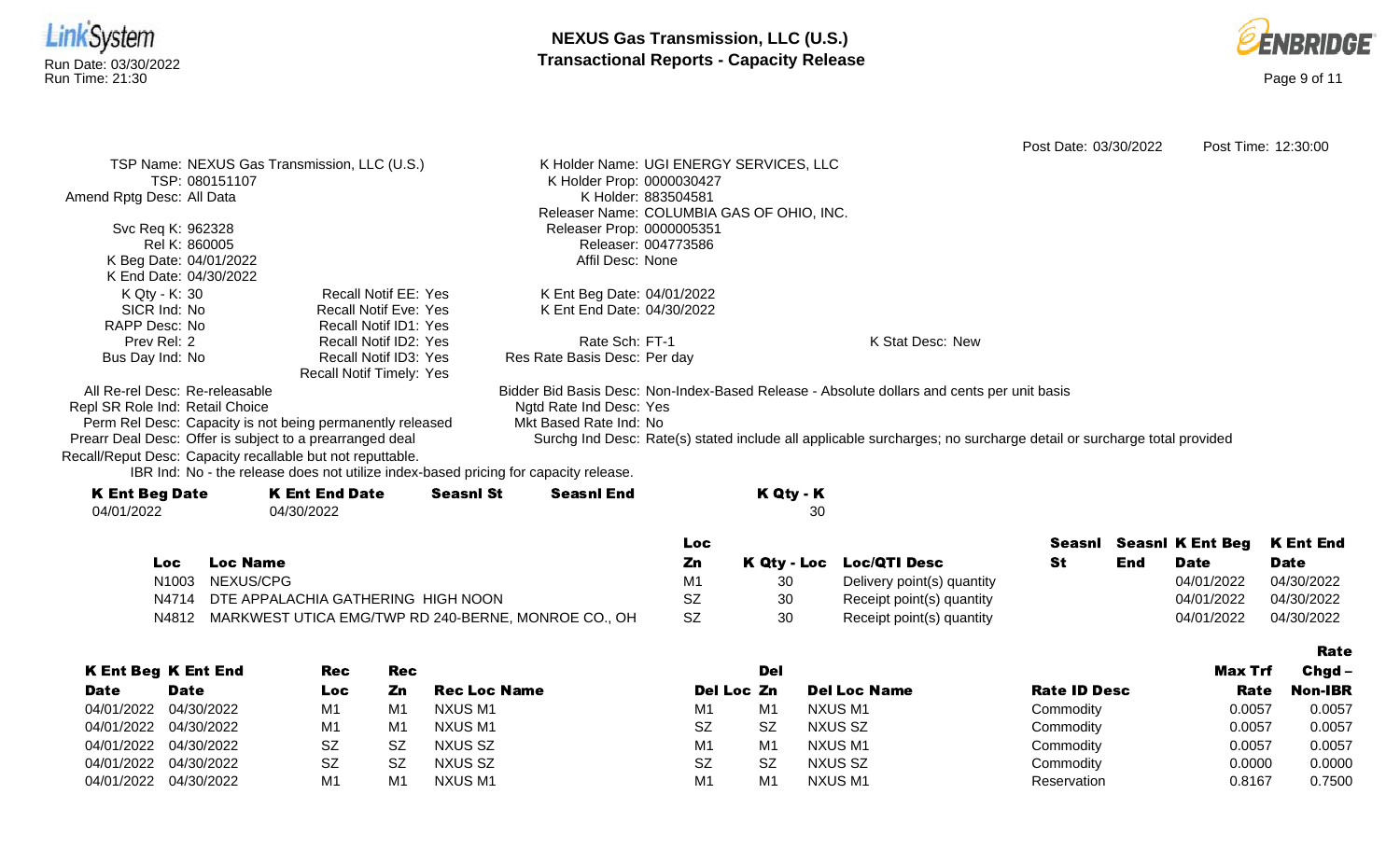



|                                              |                     |                     |                                           |            |                     | Post Date: 03/30/2022 | Post Time: 12:30:00 |          |
|----------------------------------------------|---------------------|---------------------|-------------------------------------------|------------|---------------------|-----------------------|---------------------|----------|
| TSP Name: NEXUS Gas Transmission, LLC (U.S.) |                     |                     | K Holder Name: UGI ENERGY SERVICES, LLC   |            |                     |                       |                     |          |
| TSP: 080151107                               |                     |                     | K Holder Prop: 0000030427                 |            |                     |                       |                     |          |
| Amend Rptg Desc: All Data                    |                     |                     | K Holder: 883504581                       |            |                     |                       |                     |          |
|                                              |                     |                     | Releaser Name: COLUMBIA GAS OF OHIO, INC. |            |                     |                       |                     |          |
| Svc Req K: 962328                            |                     |                     | Releaser Prop: 0000005351                 |            |                     |                       |                     |          |
| Rel K: 860005                                | Releaser: 004773586 |                     |                                           |            |                     |                       |                     |          |
| K Beg Date: 04/01/2022                       |                     |                     | Affil Desc: None                          |            |                     |                       |                     |          |
| K End Date: 04/30/2022                       |                     |                     |                                           |            |                     |                       |                     |          |
|                                              |                     |                     |                                           |            |                     |                       |                     | Rate     |
| <b>K Ent Beg K Ent End</b>                   | Rec                 | <b>Rec</b>          |                                           | Del        |                     |                       | Max Trf             | $Chgd -$ |
| <b>Date</b><br><b>Date</b>                   | Zn<br>Loc:          | <b>Rec Loc Name</b> |                                           | Del Loc Zn | <b>Del Loc Name</b> | <b>Rate ID Desc</b>   | Rate                | Non-IBR  |
| 04/30/2022<br>04/01/2022                     | SZ<br>SZ            | NXUS SZ             | SZ.                                       | SZ         | NXUS SZ             | Reservation           | 0.1498              | 0.0000   |

#### Recall/Reput Terms

RETAIL CHOICE RECALLABLE FOR ADMINISTRATIVE PURPOSES

# Terms/Notes

REPLACEMENT SHIPPER IS TAKING RETAIL CHOICE PROGRAM CAPACITY RELEASE THA T IS SUBJECT TO A NEGOTIATED RATE. PRIMARY RECEIPT POINTS ARE METER N47 14 AND METER N4812 AND PRIMARY DELIVERY POINT IS METER N1003. NOMINATION S USING THESE PRIMARY RECEIPT AND DELIVERY METERS ARE CONSIDERED IN PATH NOMINATIONS AND WILL RECEIVE THE NEGOTIATED RATE. REPLACEMENT SHIPPER N OMINATIONS THAT DO NOT MEET THE RECEIPT AND DELIVERY METER CRITERION A BO VE WILL BE CONSIDERED OUT OF PATH NOMINATIONS AND WILL CAUSE THE MAXI MUM RECOURSE RATES TO BE BILLED TO RELEASING SHIPPER. COLUMBIA GAS OF O HIO (RELEASING SHIPPER) WILL RECOVER FROM REPLACEMENT SHIPPER ANY AND AL L I NCREMENTAL COSTS OR PENALTIES BILLED TO COLUMBIA GAS OF OHIO BY THE PIPE LINE, CAUSED BY REPLACEMENT SHIPPERS UTILIZATION OF OUT OF PATH NOM INATIONS. NEGOTIATED RATE AGREEMENT FOOTNOTES: 1 - THIS NEGOTIATED RATE AGR EEMENT IS PART OF A CONFORMING SERVICE AGREEMENT. 2 - THE NEGO TIATED BAS E RESERVATION CHARGE SHALL APPLY ONLY TO SERVICE UNDER SERVIC E AGREEMENT NO. 860005, USING THE POINTS DESIGNATED HEREIN OR THE FOLLOW ING SECONDA RY DELIVERY POINTS WHICH MAY BE AVAILABLE IN THE FUTURE: FA CILITIES TO BE LOCATED IN MEDINA COUNTY, OH NEAR NEXUS MILEPOST 62 AND F ACILITIES TO BE LOCATED IN MEDINA COUNTY, OH NEAR NEXUS MILEPOST 73. 3 - THE NEGOTIA TED USAGE CHARGES SHALL APPLY ONLY TO SERVICE UNDER SERVIC E AGREEMENT NO . 860005, USING THE POINTS DESIGNATED HEREIN AND SECONDAR Y POINTS AVAILA BLE TO THE SHIPPERS UNDER FT-1 IN PIPELINE S SUPPLY ZONE AND MARKET ZONE 1. 4 - CUSTOMER NOMINATIONS THAT MEET THE REC EIPT AND DELIVERY POINT CRITERIA IN FOOTNOTE (2) ARE REFERRED TO HEREINA FTER AS IN PATH NOMINATIONS . THE TOTAL SCHEDULED QUANTITY OF IN PATH NOMINATIONS FOR A GIVEN DAY IS HEREINAFTER REFERRED TO AS THE DAILY IN PATH QUANTITY . CUSTOMER NOMINATIONS THAT DO NOT MEET THE RECEIPT AND DE LIVERY POINT CRI TERIA IN FOOTNOTE (2) ARE REFERRED TO HEREINAFTER AS C USTOMER OUT OF PA TH NOMINATIONS . THE TOTAL SCHEDULED QUANTITY OF CUST OMER OUT OF PATH N OMINATIONS FOR A GIVEN DAY IS HEREINAFTER REFERRED TO AS THE CUSTOMER D AILY OUT OF PATH QUANTITY . RELATED REPLACEMENT SHI PPER NOMINATIONS (AC ROSS ALL RELATED REPLACEMENT CONTRACTS) THAT DO NOT MEET THE RECEIPT AND DELIVERY POINT CRITERIA IN FOOTNOTE 2/ ARE REFERRE D TO HEREINAFTER AS RELATED REPLACEMENT SHIPPER DAILY OUT OF PATH NOMINA TIONS . THE TOTAL S CHEDULED QUANTITY OF RELATED REPLACEMENT SHIPPER DA ILY OUT OF PATH NOMIN ATIONS IS HEREINAFTER REFERRED TO AS THE RELATED REPLACEMENT SHIPPER DA ILY OUT OF PATH QUANTITY. THE SUM OF THE CUSTOM ER DAILY OUT OF PATH QU ANTITY PLUS THE RELATED REPLACEMENT SHIPPER DAIL Y OUT OF PATH QUANTITY FOR A GIVEN DAY SHALL HEREINAFTER BE REFERRED TO AS THE TOTAL DAILY OUT OF PATH QUANTITY . 5 - THE RESERVATION CHARGES PURSUANT TO THIS NEGOTIA TED RATE AGREEMENT